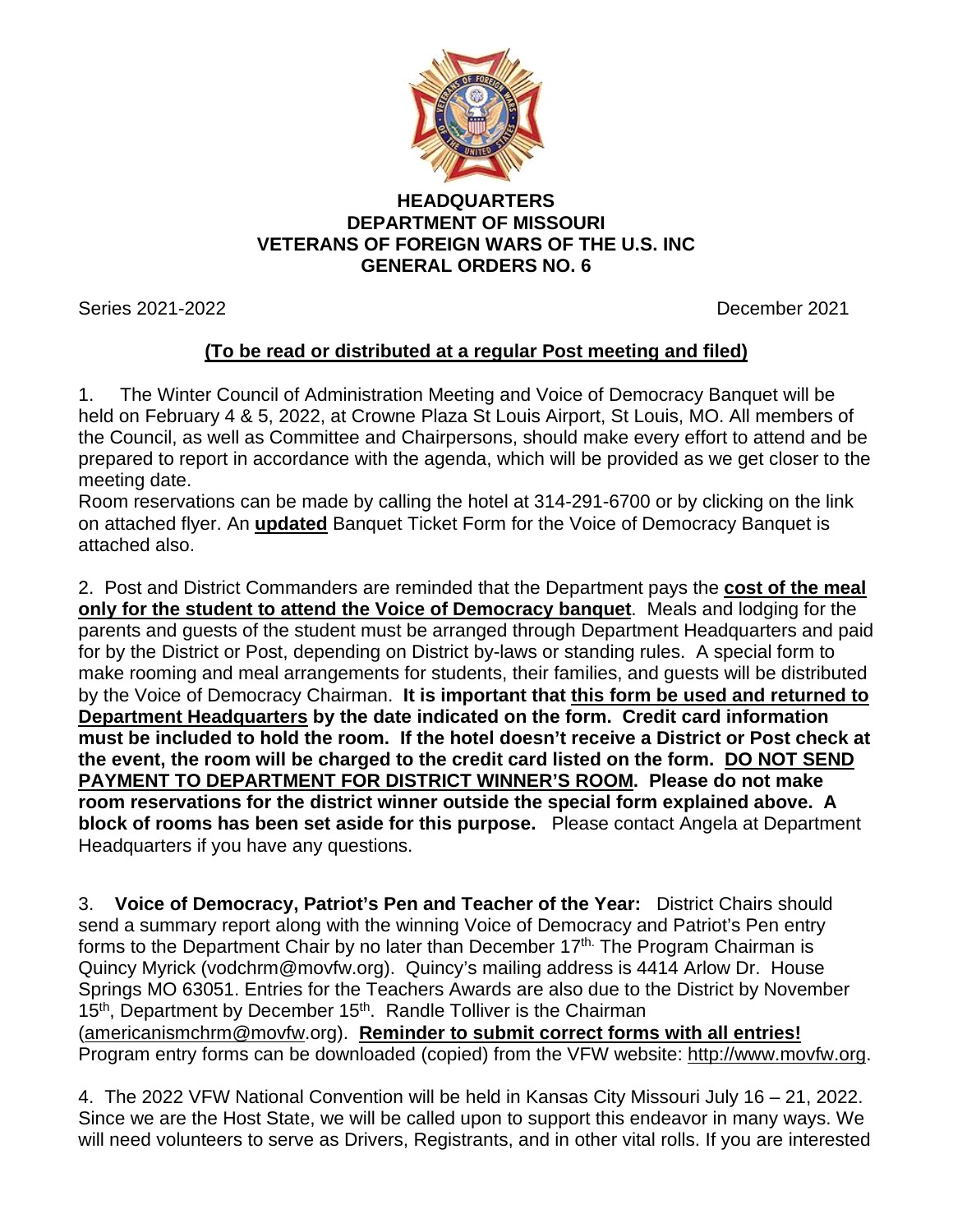in volunteering, please contact Department.

5**.** All District Commanders should strive to complete their Post visits by December 31. Post visit reports should be sent to Department Headquarters immediately following such visits. It's important that you visit the Post early in the year and give them encouragement and offer to assist them in problems they may be having.

6. If your Post has not ordered your quota of Buddy Poppies, please do so ASAP. Please see your Post Commander Handbook for order form and quota you need to order. If you wish to charge them on a Credit Card, please fill out the Credit Card information. Otherwise mail a check along with the form. **(Orders will not be taken over the Phone)**

7. Proceeds from the Raffle of the Savage 110 in 6.5 RPC, w/Vortex Crossfire 3X9 scope and adjustable trigger are to be used for the Hospitality Room at the 2022 National Convention in Kansas City. All funds and requests for additional tickets are to be mailed to Sr Vice Commander Royce Kelb at PO Box 103, Lincoln, MO 65338 so he can account for which tickets have been sold or returned. All proceeds will be turned over to the Department Quartermaster. Drawing will be in June at the State Convention.

8. The 2022 Membership Campaign is off and running. If the Department of Missouri is to enjoy a membership growth this year, a tremendous amount of work must be done. As of today, November 24, 2021, the Dept. was at 88.50% All unpaid 2021 members can assist in this endeavor by prompt payment of their 2022 dues. Now is the time to be writing those letters, making phone calls and knocking on doors. The **money for the 50% Rebate Program for L M Fee's has run out** so this Program is over. However, anyone joining as a Life Member or upgrades to a Life Member prior to June 30, 2022 will receive a check for \$45 from the Department Quartermaster. (**This includes Legacy Life**). **Post Quartermaster's, you must email the State Quartermaster when someone converts to Life Member or joins as a Life Member so he knows to mail the check.** Having a good Veterans Service Information event in December is a great opportunity to meet and assist eligible veterans in applying for their VA benefits and welcome new Veterans into the Post. *It's not the price they pay to be a member; it's the price they paid to be eligible for membership.*

9. The Partners **in Veterans Service** Program was established to allow individual members to contribute monthly to the VSO Program. A copy of the brochure is attached. The money the Department of Missouri receives from the Missouri Veterans Commission Grant Program is not guaranteed. To keep our Service Officer Program strong and sustainable for the future we need your help. Please print the attached brochure and distribute to you members and ask them to help. Numerous members have been assisted by the State Veteran Service Officers in their endeavor to establish disability compensation. NOW is the time to give back!! **If you don't have access to printer, please call Angela at Dept Headquarters to request some color brochures.**

10. Anyone requesting a Department Officer to attend a function must submit a **written request** to Department Headquarters at least 30 days prior to the date of the function. An e-mail to the Adjutant at  $\frac{adj@movfw.org}{complement}$  is acceptable.